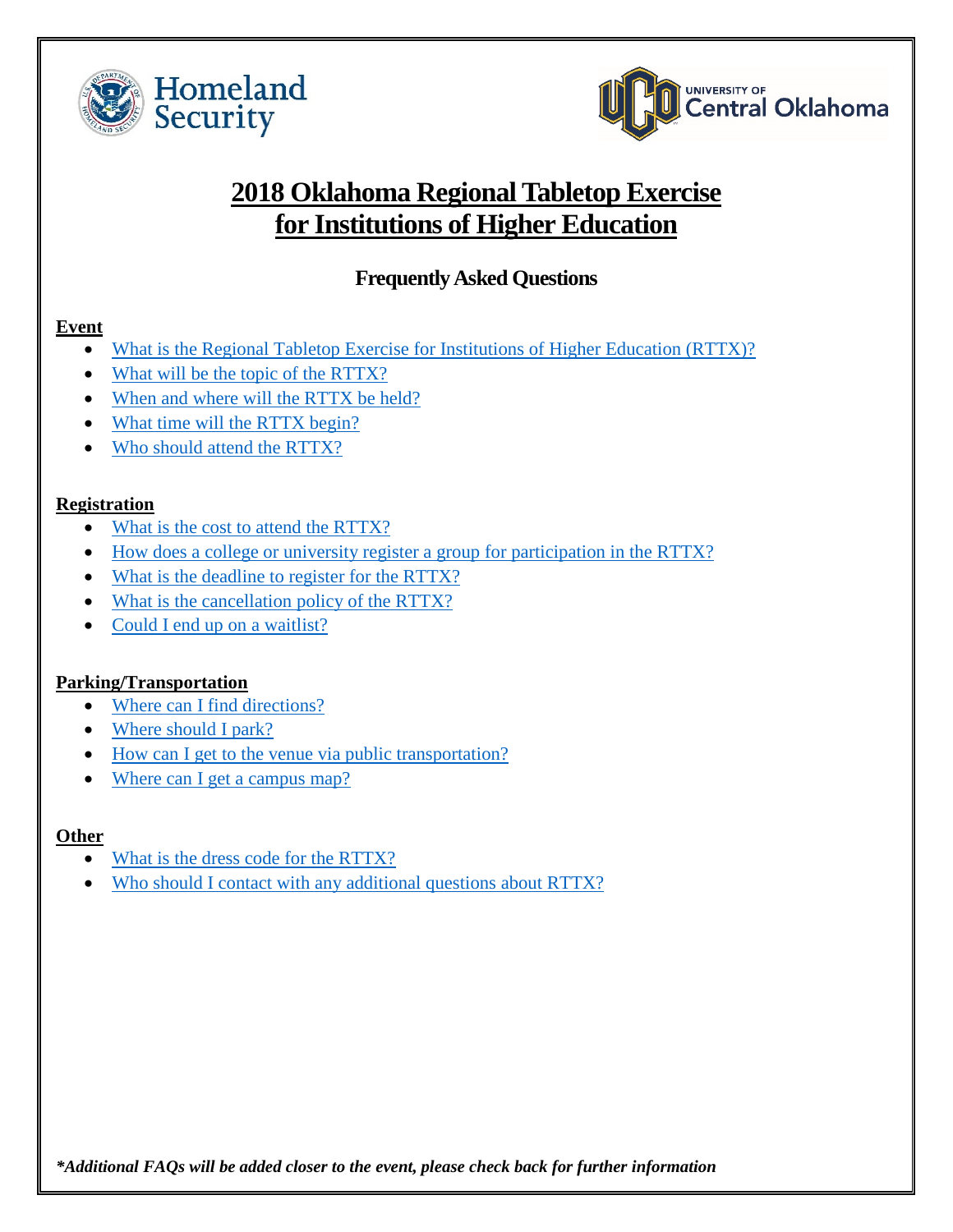#### resilience and emergency preparedness plans of the participating colleges and universities. The RTTX is part of a larger Department of Homeland Security (DHS) [Campus Resilience Program.](https://www.dhs.gov/academicresilience)

*[Click here to return to top](#page-0-0)*

*[Click here to return to top](#page-0-0)*

#### <span id="page-1-1"></span>**What will be the topic of the RTTX?**

The focus of this regional event will be a **tornado during a large campus event**.

#### <span id="page-1-2"></span>**When and where will the RTTX be held?**

The RTTX will be held on **October 11, 2018** in Ballroom A at the Nigh University Center at [University of](https://www.uco.edu/)  [Central Oklahoma,](https://www.uco.edu/) 100 N. University Drive, Edmond, Oklahoma 73034.

will include a tabletop exercise, seminar style session, and an after-action session to explore and test the campus

*[Click here to return to top](#page-0-0)*

#### <span id="page-1-3"></span>**What time will the RTTX begin?**

This one-day event will begin at approximately **8:00 a.m.** and adjourn at **4:00 p.m.** A final schedule and agenda will be released closer to the event.

*[Click here to return to top](#page-0-0)*

#### <span id="page-1-4"></span>**Who should attend the RTTX?**

Given the number of individuals involved during emergency planning and response at colleges and universities, it is recommended that **5-7 senior leaders representing various functions** (*i.e. leadership, public safety, student life, communications, etc.*) attend from each institution. Participants also will include representatives from federal and state departments and agencies that support campus resilience.

*[Click here to return to](#page-0-0) top*

#### <span id="page-1-5"></span>**Registration**

#### **What is the cost to attend the RTTX?**

There is no cost to attend or present at this event. However, both participants and presenters are responsible for their own travel, lodging and per diem expenses.

*[Click here to](#page-0-0) return to top*

#### <span id="page-1-6"></span>**How does a college or university register a group for participation in the RTTX?**

Registration can be completed at https://www.surveymonkey.com/r/2018OklahomaRTTX. One registration must be completed **per attendee**, and a confirmation email will be sent within two business days of submission.

There will be a **maximum of 7 attendees per institution**, each participant registered after the maximum will be placed on the waiting list.

*[Click here to return to top](#page-0-0)*

#### <span id="page-1-7"></span>**What is the deadline to register for the RTTX?**

Registration is open through September 14, 2018. Early registration is encouraged, as **space is limited** to the first 100 registrants, and each institution is limited to a **maximum of seven participants**.

*[Click here to return to top](#page-0-0)*

#### **Event**

#### <span id="page-1-0"></span>**What is the Regional Tabletop Exercise for Institutions of Higher Education (RTTX)?** The RTTX is a one-day event designed to highlight and address regionally specific campus resilience needs. It